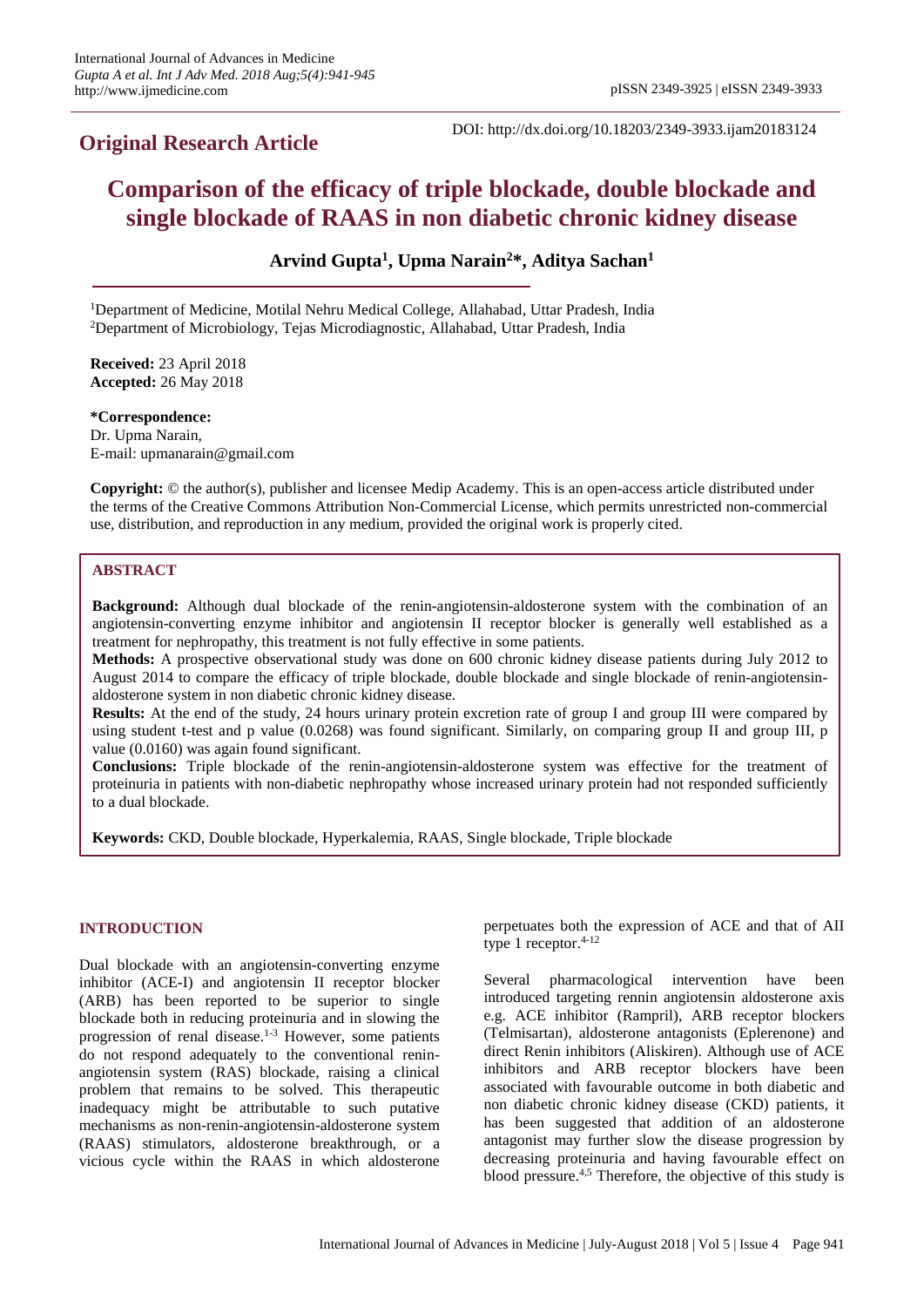to compare the efficacy of triple blockade, double blockade and single blockade of RAAS in non diabetic chronic kidney disease.

#### **METHODS**

An observational prospective study was undertaken at SRN Hospital, Allahabad from July 2012 to August 2014. After detailed examination and exclusion criteria, 600 patients of CKD were selected for the study who was attending the nephrology OPD.

After an informed consent these patients were divided into 3 groups of 200 patients each. Group I were prescribed Ramipril, Group II was prescribed both Ramipril + Telmisartan together and Group III was prescribed Ramipril + Telmisartan + Eplerenone respectively. Follow-up action was done on monthly basis. At every visit a complete clinical examination was done, which included BP, 24 hour urinary protein excretion, serum urea, serum creatinine, serum potassium and glomerular filtration rate (eGFR).

All CKD patients of stage 4 and stage 5 whose last 6 months eGFR was seen unstable, serum potassium value was >5.0, patients who had potentially reversible and rapidly progressing renal diseases, systemic diseases, severe cardiac or hepatic dysfunction, ankle edema or proteinuria greater than 5 gm/day, glomerulonephritis patients being treated with steroids, non-steroidal antiinflammatory drugs and cytotoxic drugs were excluded from the study.

#### *Statistical analysis*

Statistical analysis was performed using chi square test, student unpaired t-test and contingency coefficient. Data were expressed as mean + standard deviation. Statistical significance was defined at a p value of 0.05.

#### **RESULTS**

Patients in group I were in the age range of 26 years to 60 years with a mean age of 40.30±11.8 years. Patients in group II were in the age range of 27 years to 59 years with a mean age of  $41.07 \pm 11.44$  years. Patients in group III were in the age range of 25 years to 56 years with a mean age of 38.38±11.25 years.

Out of 600 patients 9 were discontinued from the study due to adverse drug reactions, 2 patients could not complete the study, leaving a total number of 589 patients who were effectively enrolled in the study. Table 1 depicts age, mean arterial pressure, eGFR, 24 hours urinary protein excretion of group I, II and III patients at the start and at the end and Table 2 shows the comparison of eGFR between group I and III and group II and III.

As per Table 2 eGFR was similar in all patients at the 0 week of the study. It did not change significantly in all the three groups during the duration of the study. At the end of 24th month of study it was 21.68±3.98 ml/min in group I vs.  $21.23 \pm 2.00$  ml/min in group II and 20.99±2.35 ml/min in group III. When we compare p value (by using unpaired t-test) between group I and group III, it was 0.6147 (not significant). Same findings we obtained while comparing group II and III (p value is 0.7797). Table 3 shows the comparison of 24 hours urinary protein excretion between group I and III and Group II and III.

As per table 3, at the 0 week of study, 24 hours urinary protein excretion of group I patients were similar to that of group II patients. After 24 months of treatment with Ramipril in group I, Ramipril + Telmisartan in group 2 and Ramipril + Telmisartan + Eplerenone in group  $3, 24$ hours urinary protein excretion declined to 771.64±231.15, 716.54±214.48 and 526.17±140.45 mg/24 hours respectively.

So, when we compare 24 hr urinary protein excretion in group I and III we obtained significant p value (0.0268) suggestive of significant decline in proteinuria in group III. Similar findings we obtained in comparing group II and group III (p value 0.0160).

According to Table 4, arterial blood pressure changes significantly in third group during the study. Table 5 revealed the comparison of serum potassium values between group I and III and group II and III respectively.

In Table 5, at the end of 24 months the serum potassium value of group I and group III were statistically compared  $(4.16\pm0.27 \text{ meq}/1 \text{ and } 4.34\pm0.37 \text{ meq}/1 \text{ respectively})$  by using student t-test and insignificant p value  $(< 0.2129)$ was observed. Similarly, on comparing group II and group III, insignificant p value (0. 4056) was found.

During the study, hyperkalemia was observed. Four patients in third group had developed serum potassium level more than 5.5 during the follow up period and we had to stop Eplerenone and followed further with potassium report subsequently they were treated for hyperkalemia. Two of them were back to normal potassium levels in the next week and Eplerenone was started again in the lowest dose. These patients did not develop hyperkalemia on further follow up and in remaining two patients the potassium normalized in the 24 month and did not developed hyperkalemia in the subsequent follow ups.

One patient was found in the second group with raised serum potassium levels more than 5.5 at 3 months of follow up. Telmisartan was withdrawn for 1 week and again restarted at the lowest dose, potassium level remained normal during follow up.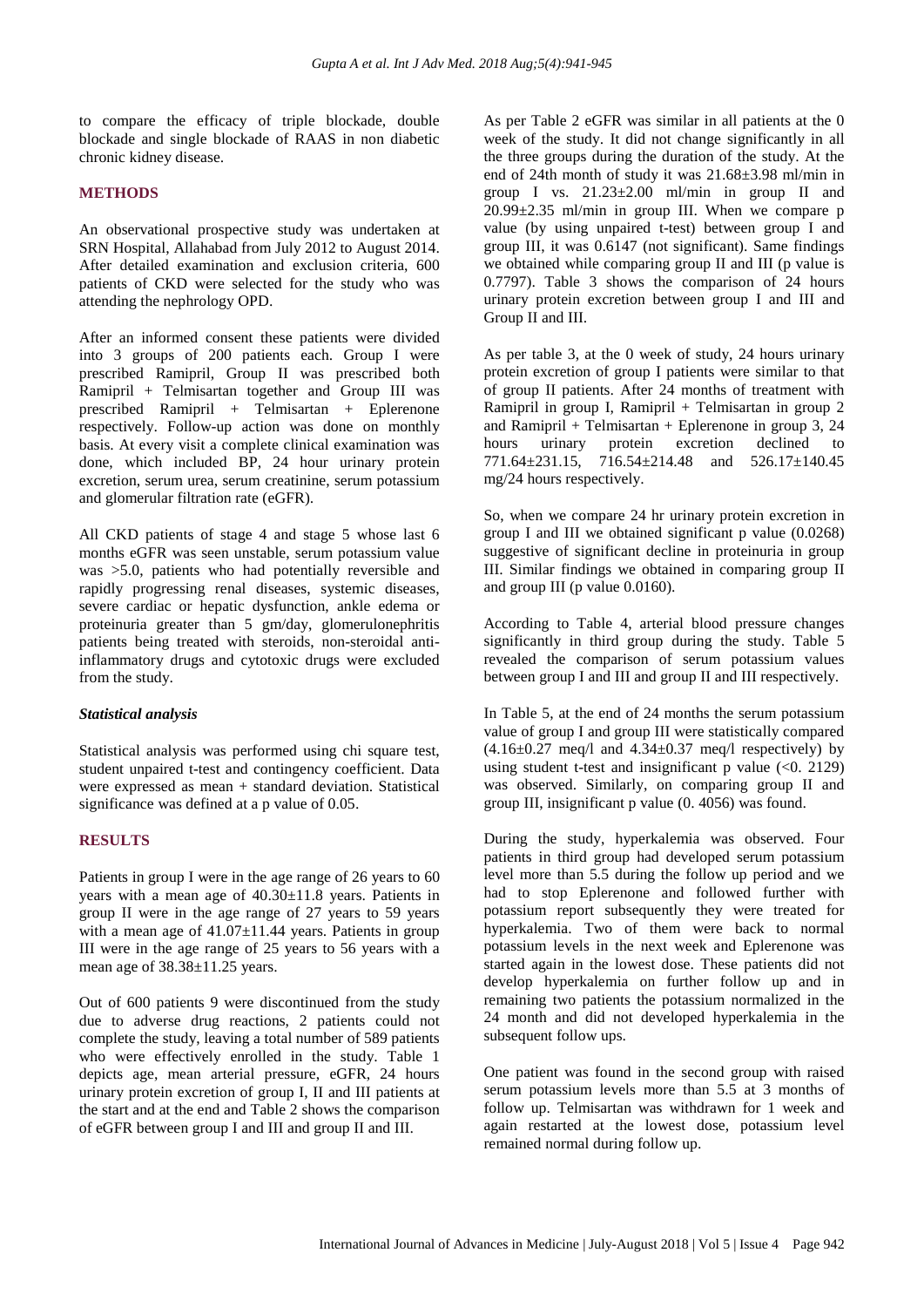| At 0 week |                   |                                                                      |                  | <b>After 24 months</b>                                     |                                                |                  |                                                           |
|-----------|-------------------|----------------------------------------------------------------------|------------------|------------------------------------------------------------|------------------------------------------------|------------------|-----------------------------------------------------------|
| Group     | Age               | <b>Mean</b><br>arterial<br>pressure<br>$(\mathbf{mm} \ \mathbf{Hg})$ | $e$ GFR<br>m/mt) | 24 hours<br>urinary<br>protein<br>excretion<br>(mg/24 hrs) | <b>Mean</b><br>arterial<br>pressure<br>(mm Hg) | eGFR<br>m/mt)    | 24-hours<br>urinary protein<br>excretion<br>$(mg/24$ hrs) |
| Group I   | $40.30 \pm 11.83$ | $115.80 \pm 6.46$                                                    | $21.19 \pm 4.29$ | $1015.15 \pm 211.89$                                       | $111.62 + 7.41$                                | $21.68 \pm 3.98$ | $771.64 \pm 231.15$                                       |
| Group II  | $41.07 \pm 11.44$ | $115.60 \pm 8.18$                                                    | $20.40 \pm 2.46$ | $1023.77 \pm 170.91$                                       | $112.15 \pm 8.06$                              | $21.23 \pm 2.00$ | 716.54±214.48                                             |
| Group III | $38.38 \pm 11.25$ | $18.80 \pm 6.17$                                                     | $19.90 \pm 2.47$ | $1039.15 + 178.49$                                         | $104.58 + 9.50$                                | $20.99 \pm 2.35$ | $526.17 \pm 140.15$                                       |

#### **Table 1: Age, mean arterial pressure, eGFR, 24 hours urinary protein excretion of group I, II and III patients at the start and at the end.**

#### **Table 2: Comparison of eGFR of group I and III and Group II and III.**

| <b>Group I</b>  |      |             | <b>Group III</b> |         |  |  |
|-----------------|------|-------------|------------------|---------|--|--|
| <b>Mean</b>     | sd   | <b>Mean</b> | sd               | P value |  |  |
| 21.68           | 3.98 | 20.99       | 2.35             | 0.6147  |  |  |
| <b>Group II</b> |      |             | <b>Group III</b> |         |  |  |
| 21.23           | 2.00 | 20.99       | 2.35             | 0.7797  |  |  |

**Table 3: Comparing 24 hours urinary protein excretion of group I and III and Group II and III.**

| <b>Group I</b>  |        | <b>Group III</b> |        |         |  |
|-----------------|--------|------------------|--------|---------|--|
| <b>Mean</b>     | sd     | <b>Mean</b>      | sd     | P value |  |
| 771.64          | 231.15 | 526.17           | 140.45 | 0.0268  |  |
| <b>Group II</b> |        | <b>Group III</b> |        |         |  |
| 716.54          | 214.48 | 526.17           | 140.45 | 0.0160  |  |

## **Table 4: Comparing arterial blood pressure of group I and III and Group II and III.**

| <b>Group I</b>  |      |        | <b>Group III</b> |         |  |  |
|-----------------|------|--------|------------------|---------|--|--|
| <b>Mean</b>     | sd   | Mean   | sd               | P value |  |  |
| 111.62          | 7.41 | 104.58 | 9.50             | 0.0496  |  |  |
| <b>Group II</b> |      |        | <b>Group III</b> |         |  |  |
| 112.15          | 8.06 | 104.58 | 9.50             | 0.0419  |  |  |

#### **Table 5: Comparing serum potassium values of group I and III and Group II and III.**

| <b>Group I</b>  |       | <b>Group III</b> |      |         |
|-----------------|-------|------------------|------|---------|
| <b>Mean</b>     | sd    | <b>Mean</b>      | sd   | P value |
| 4.16            | 0.27  | 4.34             | 0.37 | 0.2129  |
| <b>Group II</b> |       | <b>Group III</b> |      |         |
|                 | ) 32. | 4 34             | ∩ 37 | 0.4056  |

#### **DISCUSSION**

Blockade of the RAAS with ACEI and/or ARBs may also be incomplete because both classes of compounds interrupt the normal feedback inhibition of rennin release, leading to a reactivation of the downstream effects of ANG-II, including aldosterone release.<sup>13-16</sup>

In clinical trials of ACEIs and ARBs, aldosterone levels, after an initial decline, increase toward baseline in roughly 30-40% of patients by  $6-12$  months.<sup>17</sup> This phenomenon, called aldosterone breakthrough or escape, likely has important clinical consequences that may explain, in part, the failure of the ACEI/ARB combination. Aldosterone's classical epithelial effects of salt retention and volume expansion are well known with regard to their effects on blood pressure and, consequently, cardiac and renal function.

Many studies revealed that blockade of the RAAS lowers blood pressure in patients with chronic kidney disease.<sup>18-</sup>  $21$  In present study at the end of 24 months the mean blood pressure of group I and group III were compared, and significant p value was observed <0496. Similar results were obtained while comparing group II and III (p value 0. 0419). Thus, present study findings revealed that by adding aldosterone antagonist significant results will be obtained.

A number of small, short-term, clinical studies have examined the effects of adding spironolactone or eplerenone to ACEI and/or ARB therapy in patients with proteinuric kidney disease, typically patients with diabetic nephropathy.22-31 These studies have consistently shown that adding MRB therapy reduces proteinuria in patients on long-term ACEI or ARB therapy and persistent proteinuria. In a systematic review 72 of 15 studies of 436 patients with proteinuric kidney disease, ranging from randomized controlled trials to case reports, the addition of an MRB to ACEI and/or ARB therapy resulted in a 15-54% reduction in proteinuria from baseline. In the present study, when we compared 24 hr urinary protein excretion in group I and III we obtained significant p value (0.0268) suggestive of significant decline in proteinuria in group III. Similar findings we obtained while comparing group II and group III (p value 0.0160).

The potential adverse effects of MRB therapy on serum potassium levels must also be considered. The overall incidence of clinically significant hyperkalemia in the aforementioned 15 renal studies was 5.5% and ranged from minimal to 17.2% of the patients receiving the MRB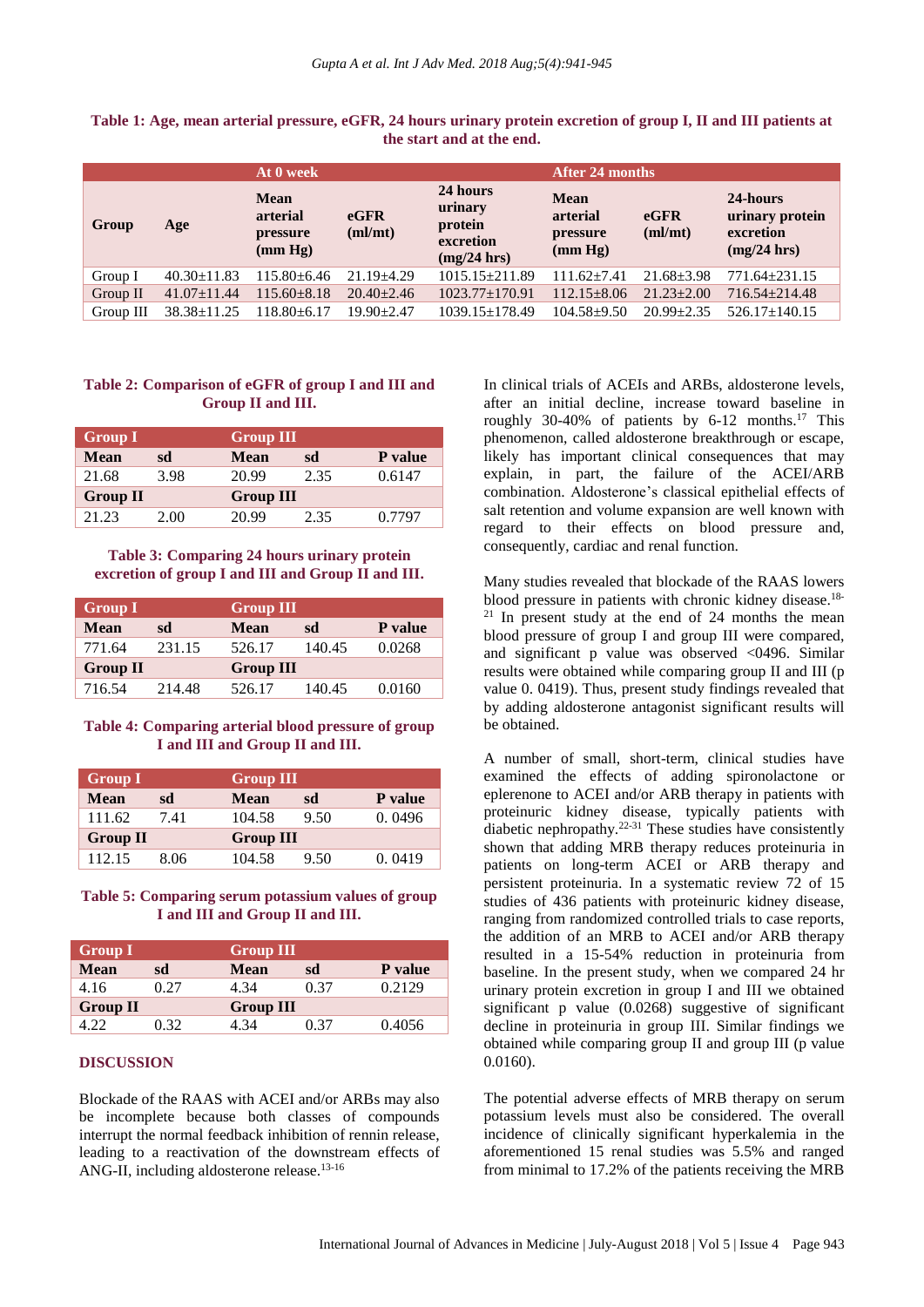combination.32,33 In present study, hyperkalemia was also observed in few cases and was found statistically insignificant while comparing group I and II and group II and III, which was subsequently corrected by adding potassium lowering compounds.

#### **CONCLUSION**

Our study clearly states that triple blockade of the RAAS with an aldosterone antagonist plus an ACE-I and ARB might be more effective than the dual blockade both in reducing proteinuria and in slowing the progression of renal disease, especially in patients whose proteinuria did not respond sufficiently to the dual blockade. Newer potassium lowering therapies can effectively and safely correct hyperkalemia and maintain normokalemia hence it should be added with in patients receiving background treatment with triple blockade.

*Funding: No funding sources Conflict of interest: None declared Ethical approval: The study was approved by the Institutional Ethics Committee*

#### **REFERENCES**

- 1. Russo D, Pisani A, Balletta MM, De Nicola L, Savino FA, Andreucci M, et al. Additive antiproteinuric effect of converting enzyme inhibitor and losartan in normotensive patients with IgA nephropathy. Am J Kidney Dis. 1999;33:851-6.
- 2. Russo D, Minutolo R, Pisani A, Esposito R, Signoriello G, Andreucci M, et al. Coadministration of losartan and enalapril exerts additive antiproteinuric effect in IgA nephropathy. Am J Kidney Dis. 2001;38:18-25.
- 3. Nakao N, Yoshimura A, Morita H, Takada M, Kayano T, Ideura T. Combination treatment of angiotensin-II receptor blocker and angiotensinconverting-enzyme inhibitor in non-diabetic renal disease (cooperate): a randomised controlled trial. Lancet. 2003;361:117-24.
- 4. 4. Okubo S, Niimura F, Nishimura H, Takemoto F, Fogo A, Matsusaka T, et al. Angiotensinindependent mechanism for aldosterone synthesis during chronic extracellular fluid volume depletion. J Clin Invest. 1997;99:855-60.
- 5. Epstein M. Aldosterone as a mediator of progressive renal disease: pathogenetic and clinical implications. Am J Kidney Dis. 2001;37:677-88.
- 6. Borghi C, Boschi S, Ambrosioni E, Melandri G, Branzi A, Magnani B. Evidence of a partial escape of renin-angiotensin- aldosterone blockade in patients with acute myocardial infarction treated with ACE inhibitors. J Clin Pharmacol. 1993;33:40- 5.
- 7. Pitt B. "Escape" of aldosterone production in patients with left ventricular dysfunction treated with an angiotensin converting enzyme inhibitor:

implications for therapy. Cardiovasc Drugs Ther. 1995;9:145-9.

- 8. Sato A, Saruta T. Aldosterone escape during angiotensinconverting enzyme inhibitor therapy in essential hypertensive patients with left ventricular hypertrophy. J Int Med Res. 2001;29:13-21.
- 9. Naruse M, Tanabe A, Sato A, Takagi S, Tsuchiya K, Imaki T, et al. Aldosterone breakthrough during angiotensin II receptor antagonist therapy in strokeprone spontaneously hypertensive rats. Hypertension. 2002;40:28-33.
- 10. Robert V, Heymes C, Silvestre JS, Sabri A, Swynghedauw B, Delcayre C. Angiotensin AT1 receptor subtype as a cardiac target of aldosterone: role in aldosterone-salt-induced fibrosis. Hypertension. 1999;33:981-6.
- 11. Harada E, Yoshimura M, Yasue H, Nakagawa O, Nakagawa M, Harada M, et al. Aldosterone induces angiotensin-converting-enzyme gene expression in cultured neonatal rat cardiocytes. Circulation. 2001;104:137-9.
- 12. Sugiyama T, Yoshimoto T, Tsuchiya K, Gochou N, Hirono Y, Tateno T, et al. Aldosterone induces angiotensin converting enzyme gene expression via a JAK2-dependent pathway in rat endothelial cells. Endocrinology. 2005;146:3900-06.
- 13. Fisher ND, Hollenberg NK. Renin inhibition: what are the therapeutic opportunities? J Am Soc Nephrol. 2005;16:592-9.
- 14. Burnier M, Brunner HR. Angiotensin II receptor antagonists. Lancet. 2000;355:637-45.
- 15. Rousseau MF, Gurné O, Duprez D, Van Mieghem W, Robert A, Ahn S, et al. Beneficial neurohormonal profile of spironolactone in severe congestive heart failure: results from the RALES neurohormonal substudy. J Am Coll Cardiol. 2002;40:1596-601.
- 16. van de Wal RM, Plokker HW, Lok DJ, Boomsma F, van der Horst FA, van Veldhuisen DJ, et al. Determinants of increased angiotensin II levels in severe chronic heart failure patients despite ACE inhibition. Int J Cardiol. 2006;106:367-72.
- 17. Bomback AS, Klemmer PJ. The incidence and implications of aldosterone breakthrough. Nat Clin Pract Nephrol. 2007;3:486-92.
- 18. Brenner BM, Cooper ME, de Zeeuw D, Keane WF, Mitch WE, Parving HH, et al. Effects of losartan on renal and cardiovascular outcomes in patients with type 2 diabetes and nephropathy. N Engl J Med. 2001;345:861-9.
- 19. Kunz R, Friedrich C, Wolbers M, Mann JF. Metaanalysis: effect of monotherapy and combination therapy with inhibitors of the renin angiotensin system on proteinuria in renal disease. Ann Intern Med. 2008;148:30-48.
- 20. Lewis EJ, Hunsicker LG, Bain RP, Rohde RD. The effect of angiotensin-converting enzyme inhibition on diabetic nephropathy. The collaborative study group. N Engl J Med. 1993;329:1456-62.